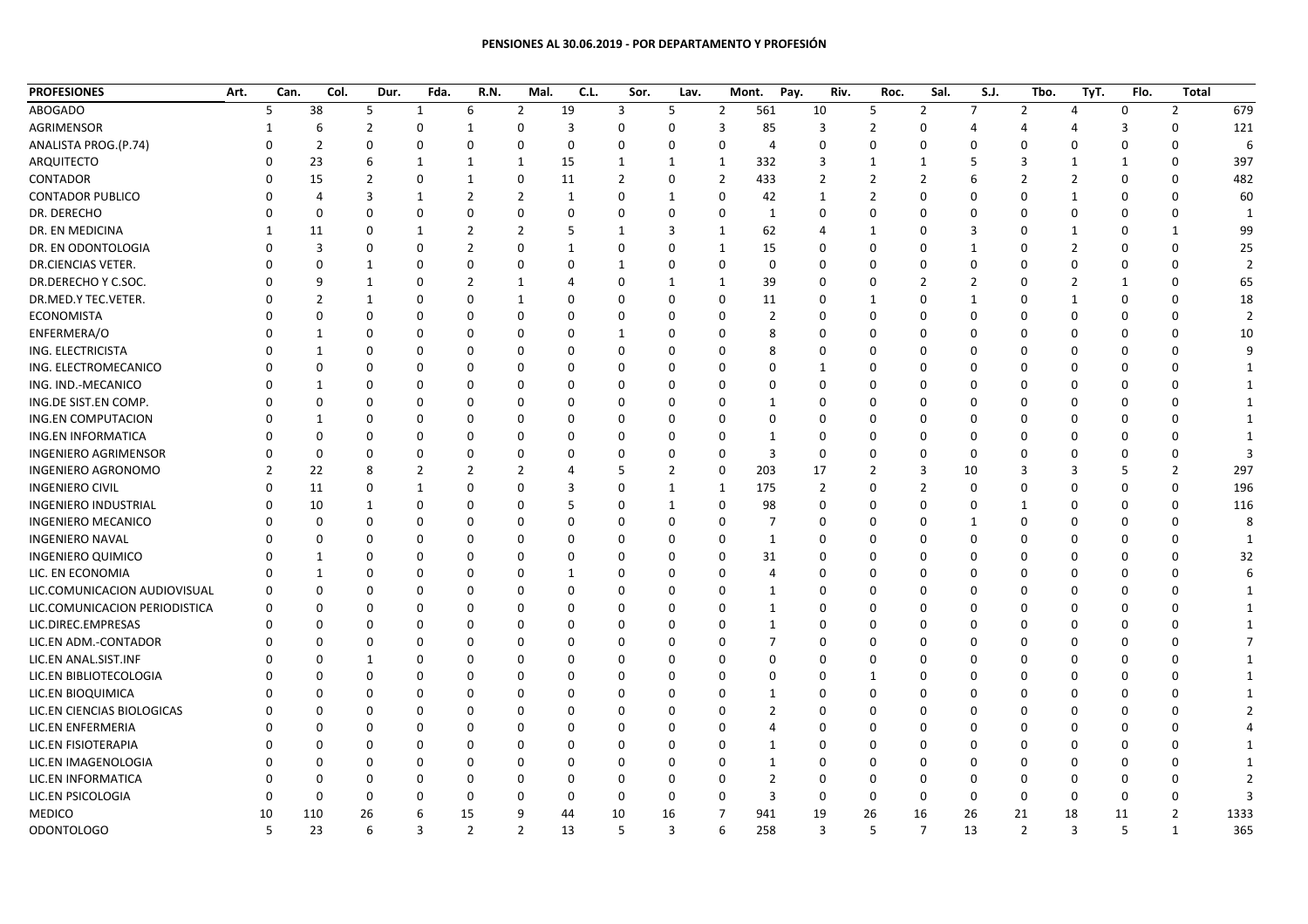## **PENSIONES AL 30.06.2019 ‐ POR DEPARTAMENTO Y PROFESIÓN**

| <b>PROFESIONES</b>        | Art. | Can.     | Col. | Dur. | Fda. | R.N. | Mal. | C.L.         | Sor. | Lav. |    | Pay.<br>Mont. | Riv. | Roc. | Sal. | S.J. | Tbo. | TyT. | Flo. | Total |      |
|---------------------------|------|----------|------|------|------|------|------|--------------|------|------|----|---------------|------|------|------|------|------|------|------|-------|------|
| PARTERA                   |      |          |      |      |      |      |      |              |      |      |    |               |      |      |      |      |      |      | 0    |       | 19   |
| <b>PROCURADOR</b>         |      |          |      |      | 0    |      |      |              |      |      |    | ـ ـ           | 0    |      |      |      |      |      | 0    |       | 26   |
| PROCURADOR S/TITULO       |      |          |      |      |      |      |      |              |      |      |    |               |      |      |      |      |      |      |      |       | 117  |
| <b>PSICOLOGO</b>          |      |          |      |      | 0    |      |      | <sup>0</sup> |      |      |    |               | 0    |      |      |      |      |      | 0    |       |      |
| QUIMICO FARMACEUTICO      |      | $\Omega$ |      |      |      |      |      |              |      |      |    | 85            |      |      |      |      |      |      | 0    |       | 124  |
| <b>QUIMICO INDUSTRIAL</b> |      |          |      |      | 0    |      |      |              |      |      | O  | 70            | 0    |      |      | O    |      |      | 0    |       | 81   |
| VETERINARIO               |      |          |      |      |      |      |      |              |      |      |    | 130           | 11   |      |      |      |      |      |      |       | 223  |
| <b>TOTALES</b>            |      | 29       | 325  | 78   | 22   | 41   | 30   | 147          | 39   | 41   | 32 | 3756          | 79   | 56   | 45   | 95   | 48   | 52   | 30   | 10    | 4955 |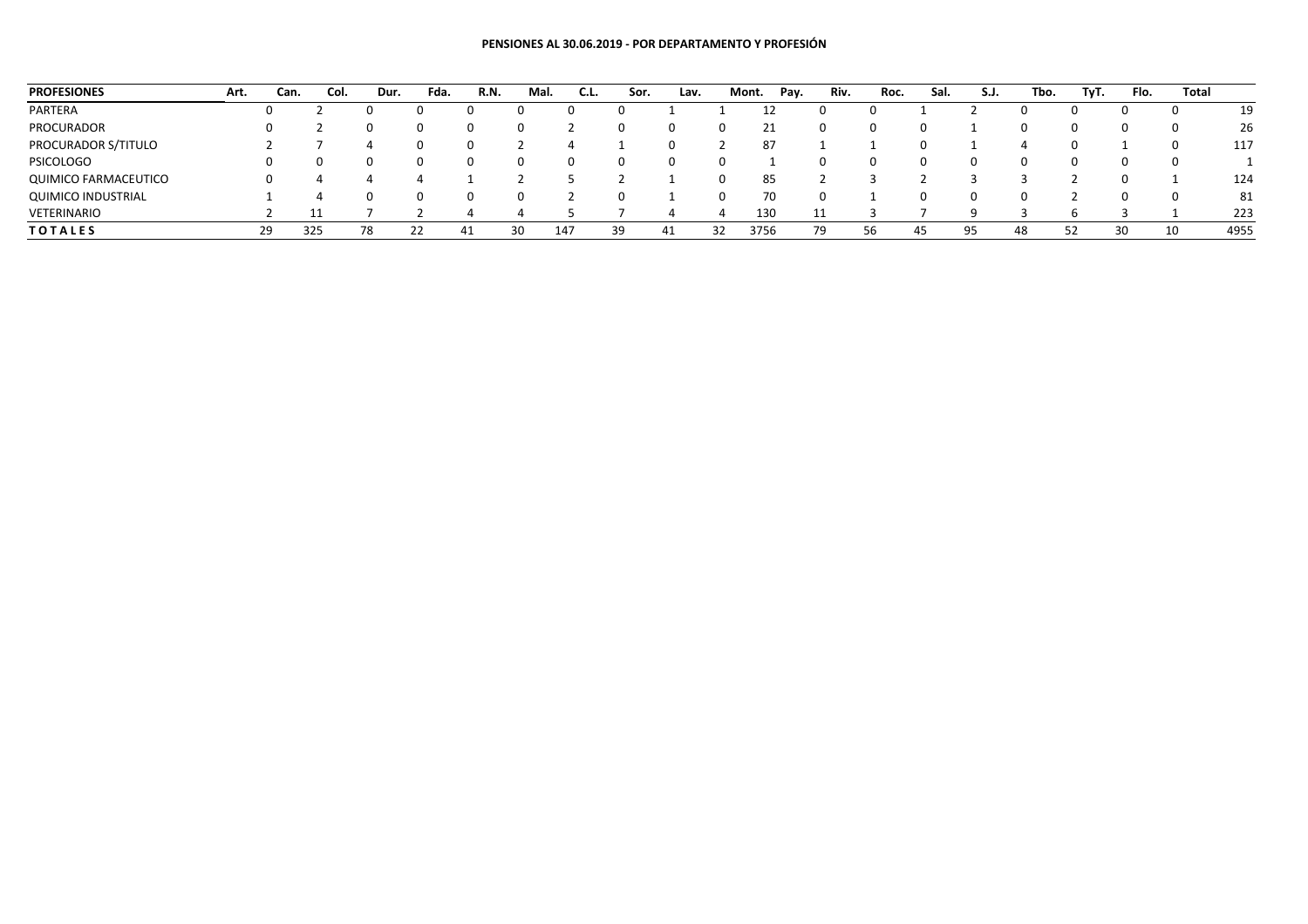## **PENSIONISTAS AL 31.12.2019 ‐ POR DEPARTAMENTO Y PROFESIÓN**

| <b>PROFESIONES</b>            | Art. | Can.     | Col.     | Dur. | Fda.     | <b>R.N.</b> | Mal.         | C.L.        | Sor.         |          | Lav. Mont. Pay. |          | Riv. | Roc.     | Sal. | S.J. | Tbo. | TyT. | Flo.           | <b>Total</b> |
|-------------------------------|------|----------|----------|------|----------|-------------|--------------|-------------|--------------|----------|-----------------|----------|------|----------|------|------|------|------|----------------|--------------|
| <b>ABOGADO</b>                | 5    | 36       | 5        | 1    | 6        | 2           | 21           | 3           | 5            | 2        | 563             | 10       | 6    | 4        | 7    | 2    | 4    | 0    | $\overline{2}$ | 684          |
| <b>AGRIMENSOR</b>             |      | 6        | 3        | 0    |          | 0           | 3            | $\Omega$    | $\Omega$     | 3        | 83              | 3        | 3    | 0        | Δ    | Δ    |      |      | $\mathbf{0}$   | 121          |
| ANALISTA PROG.(P.74)          |      | 2        | 0        | 0    | 0        | 0           | 0            | 0           | 0            | 0        | 4               | 0        | 0    | 0        | 0    | 0    | 0    | 0    | $\mathbf 0$    | 6            |
| <b>ARQUITECTO</b>             |      | 24       |          | 1    | 1        | 1           | 16           | 1           | 1            | 1        | 332             | 3        |      | 1        | 4    | 3    | -1   |      | 0              | 398          |
| <b>CONTADOR</b>               |      | 16       | 2        | 0    |          | 0           | 13           | 2           | 0            | 2        | 430             | 3        | 2    | 2        | 6    | 2    | 1    | 0    | 0              | 482          |
| <b>CONTADOR PUBLICO</b>       |      | 4        | 3        | 1    | 2        | 2           | $\mathbf{1}$ | $\Omega$    | $\mathbf{1}$ | $\Omega$ | 46              | 1        | 1    | $\Omega$ | 0    | 0    | 1    | 0    | $\mathbf{0}$   | 63           |
| DR. DERECHO                   |      | $\Omega$ | 0        | 0    | 0        | 0           | $\Omega$     | $\Omega$    | 0            | $\Omega$ | 1               | 0        | 0    | 0        | 0    | 0    | 0    | 0    | $\mathbf{0}$   | 1            |
| <b>DR. EN MEDICINA</b>        |      | 13       | 1        | 1    | 2        | 2           | 5            | 1           | 4            | 1        | 67              | 4        |      | 0        | 4    | 0    | 1    | 0    | 1              | 109          |
| DR. EN ODONTOLOGIA            |      | 3        | 0        | 0    | 2        | 0           | 1            | 0           | 0            | 1        | 17              | 0        | 0    | 0        | 1    | 0    | 2    | 0    | $\mathbf 0$    | 27           |
| <b>DR.CIENCIAS VETER.</b>     |      | 0        | 1        | 0    | 0        | 0           | 0            | 1           | 0            | 0        | 0               | 0        | 0    | 0        | 0    | 0    | 0    | 0    | $\mathbf{0}$   | 2            |
| DR.DERECHO Y C.SOC.           |      | 10       | 1        | 0    | 2        | 1           | 4            | 0           | 1            | 1        | 43              | 0        | 0    | 2        | 2    | 0    | 2    |      | $\mathbf{0}$   | 70           |
| DR.MED.Y TEC.VETER.           |      | 2        | -1       | 0    | 0        | 1           | 0            | 1           | 0            | 0        | 10              | 1        | 1    | 0        | 1    | 0    | 1    | 0    | $\mathbf{0}$   | 19           |
| <b>ECONOMISTA</b>             |      | 0        | 0        | 0    | 0        | 0           | 0            | 0           | 0            | 0        | 3               | 0        | 0    | 0        | 0    | 0    | 0    | 0    | 0              | 3            |
| ENFERMERA/O                   |      | 1        | 0        | 0    | 0        | 0           | 0            | 1           | 0            | 0        | 9               | 0        | 0    | 0        | 0    | 0    | 0    | 0    | $\mathbf 0$    | 11           |
| ING. ELECTRICISTA             |      |          | 0        | 0    | 0        | 0           | 0            | 0           | 0            | 0        | 7               | 0        | 0    | 0        | 0    | 0    | 0    | 0    | 0              | 8            |
| ING. ELECTROMECANICO          |      | 0        | 0        | 0    | 0        | 0           | 0            | 0           | 0            | 0        | 0               | 1        | 0    | 0        | 0    | 0    | 0    | 0    | $\mathbf{0}$   | 1            |
| ING. IND.-MECANICO            |      |          | 0        | 0    | 0        | 0           | 0            | 0           | 0            | 0        | 0               | 0        | 0    | 0        | 0    | 0    | 0    | 0    | 0              |              |
| ING.DE SIST.EN COMP.          |      | 0        | 0        | 0    | 0        | 0           | 0            | $\Omega$    | 0            | 0        | 1               | 0        | 0    | 0        | 0    | 0    | 0    | 0    | 0              |              |
| <b>ING.EN COMPUTACION</b>     |      |          | 0        | 0    | 0        | 0           | 0            | 0           | 0            | 0        | 0               | 0        | 0    | 0        | 0    | 0    | 0    | 0    | 0              |              |
| <b>ING.EN INFORMATICA</b>     |      | 0        | 0        | 0    | 0        | 0           | 0            | $\mathbf 0$ | 0            | 0        | 1               | 0        | 0    | 0        | 0    | 0    | 0    | 0    | $\mathbf{0}$   |              |
| <b>INGENIERO AGRIMENSOR</b>   |      | 0        | 0        | 0    | 0        | 0           | 0            | 0           | 0            | 0        | 3               | 0        | 0    | 0        | 0    | 0    | 0    | 0    | 0              |              |
| <b>INGENIERO AGRONOMO</b>     |      | 22       | 8        | 3    | 2        | 2           | 3            | 6           | 2            | $\Omega$ | 208             | 15       | 3    | 3        | 10   | 3    | 3    | 4    | 2              | 301          |
| <b>INGENIERO CIVIL</b>        |      | 10       | 0        | 1    | 0        | 0           | 3            | $\Omega$    | $\mathbf{1}$ | -1       | 176             | 2        | 0    | 2        | 0    | 0    | 1    | 0    | $\Omega$       | 197          |
| <b>INGENIERO INDUSTRIAL</b>   |      | 10       | 1        | 0    | 0        | 0           | 5            | $\Omega$    | 1            | 0        | 97              | 0        | 0    | 0        | 0    | 1    | 0    | 0    | $\Omega$       | 115          |
| <b>INGENIERO MECANICO</b>     |      | 0        | 0        | 0    | 0        | 0           | 0            | 0           | 0            | 0        |                 | 0        | 0    | 0        | 1    | 0    | 0    | 0    | 0              | 8            |
| <b>INGENIERO NAVAL</b>        |      | 0        | 0        | 0    | 0        | 0           | 0            | 0           | 0            | 0        | 1               | 0        | 0    | 0        | 0    | 0    | 0    | 0    | $\mathbf{0}$   | 1            |
| <b>INGENIERO QUIMICO</b>      |      |          | 0        | 0    | 0        | 0           |              | 0           | 0            | 0        | 29              | 0        | 0    | 0        | 0    | 0    | 0    | 0    | $\mathbf 0$    | 31           |
| LIC. EN ECONOMIA              |      |          | $\Omega$ | 0    | 0        | 0           | 1            | $\Omega$    | 0            | $\Omega$ | 4               | 0        | 0    | $\Omega$ | 0    | 0    | 0    | 0    | $\Omega$       |              |
| LIC.COMUNICACION AUDIO VISUAL |      | 0        | 0        | 0    | 0        | 0           | 0            | 0           | 0            | 0        | 1               | 0        | 0    | 0        | 0    | 0    | 0    | 0    | $\Omega$       |              |
| LIC.COMUNICACION PERIODISTICA |      | 0        | 0        | 0    | 0        | 0           | 0            | 0           | 0            | 0        | 1               | 0        | 0    | 0        | 0    | 0    | 0    | 0    | 0              |              |
| LIC.DIREC.EMPRESAS            |      | 0        | 0        | 0    | 0        | 0           | 0            | 0           | 0            | 0        | 1               | 0        | 0    | 0        | 0    | 0    | 0    | 0    | 0              |              |
| LIC.EN ADM.-CONTADOR          | U    |          | 0        | 0    | $\Omega$ | $\Omega$    | 0            | 0           | 0            | O        | 7               | $\Omega$ | 0    | $\Omega$ | 0    | 0    | 0    | O    | $\Omega$       | 8            |